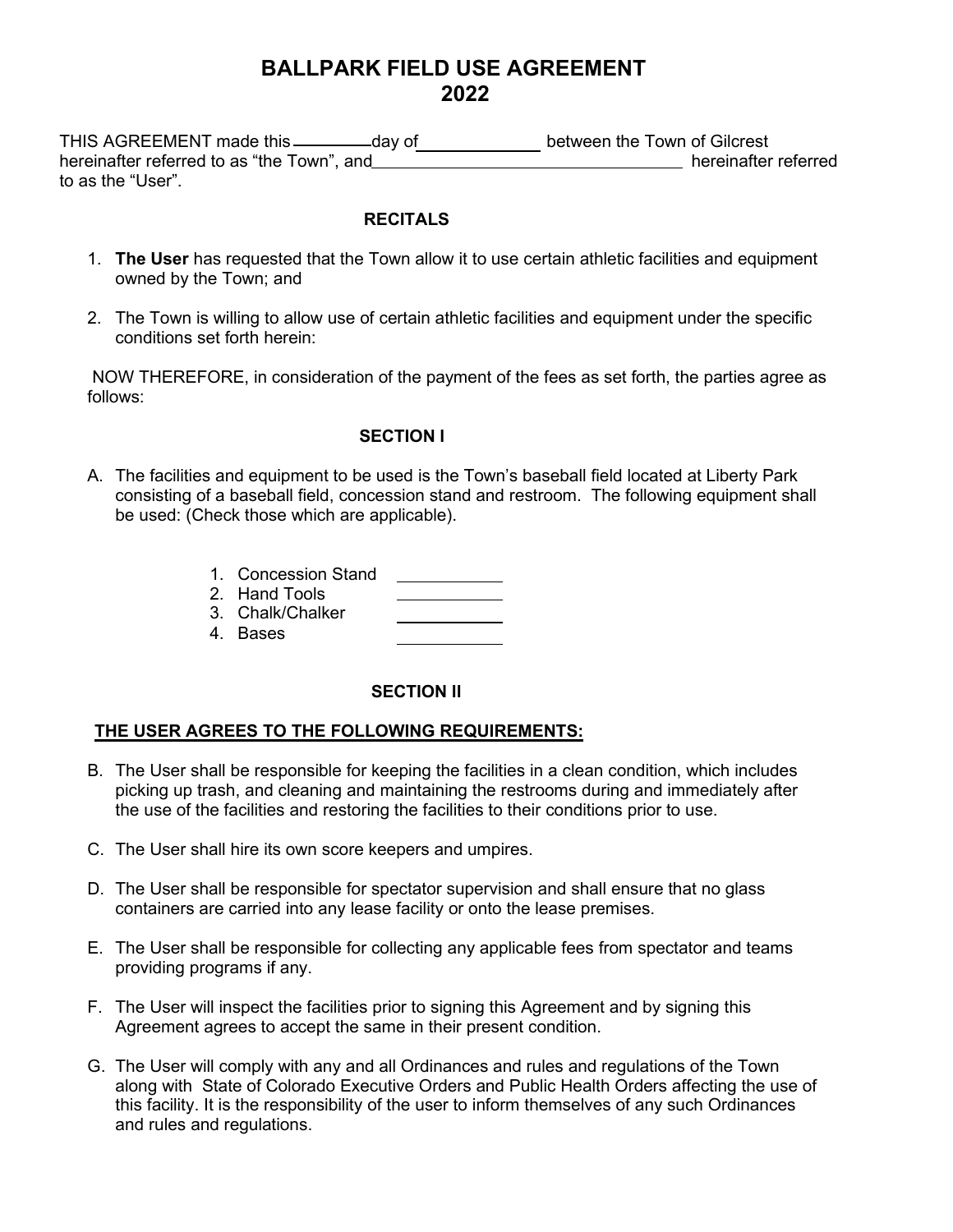# **SECTION lll**

Fees for the use of the facilities shall be as follows:

# **Field Rental:**

- A. Adult Leagues-The adult leagues shall pay \$50.00 per four hour period for the use of the Field which must be paid seven working days prior to the game. A seasonal damage and reservation deposit in the amount of \$300.00 shall be paid to the Town within two weeks of the first game of the season. The Town shall retain the deposit until the completion of the season and it shall be returned upon the conditions set forth herein.
- B. Children's leagues (under 18)-There shall be no charge for the use of the field by any teams organized with the Town limits of children under the age of 18.
- C. Non-league users-\$50.00 per four hour period (two teams) for the use of the field and \$300.00 damage and reservation deposit for users. Reservations must be made 7 working days prior to the game. The damage and reservation deposit shall be returned upon the conditions ser forth herein.
- D. Tournament Play-\$50.00 per four (4) hour period for the use of the field and a \$100.00 single day damage and reservation deposit (if not part of league season) will be charged to tournament users. Reservations must be made 7 working days prior to the tournament. The damage and reservations deposit shall be returned upon the conditions set forth herein.
- E. Practice-\$25.00 per two hour period (except in-town children's leagues and Valley High School Teams). Use for practices is determined upon availability and all previously scheduled activities shall take precedence.

## **SECTION IV**

The Town shall make available to the User, hand tools and chalker's (lining of the field shall be taken care of by the User) for field maintenance. Bases are also available and should be used. The User shall be responsible for all damages done to any equipment or facilities used or lost, destroyed or damaged.

## **SECTION V**

All equipment belonging to the User must be removed from the facilities at the end of the event.

## **SECTION VI**

The User shall indemnify and hold harmless the Town against any and all expense liabilities and claims of every kind by and on behalf of any person or entity arising out of the conduct or action of the User, its employees, agents or participants in any event sponsored by the User.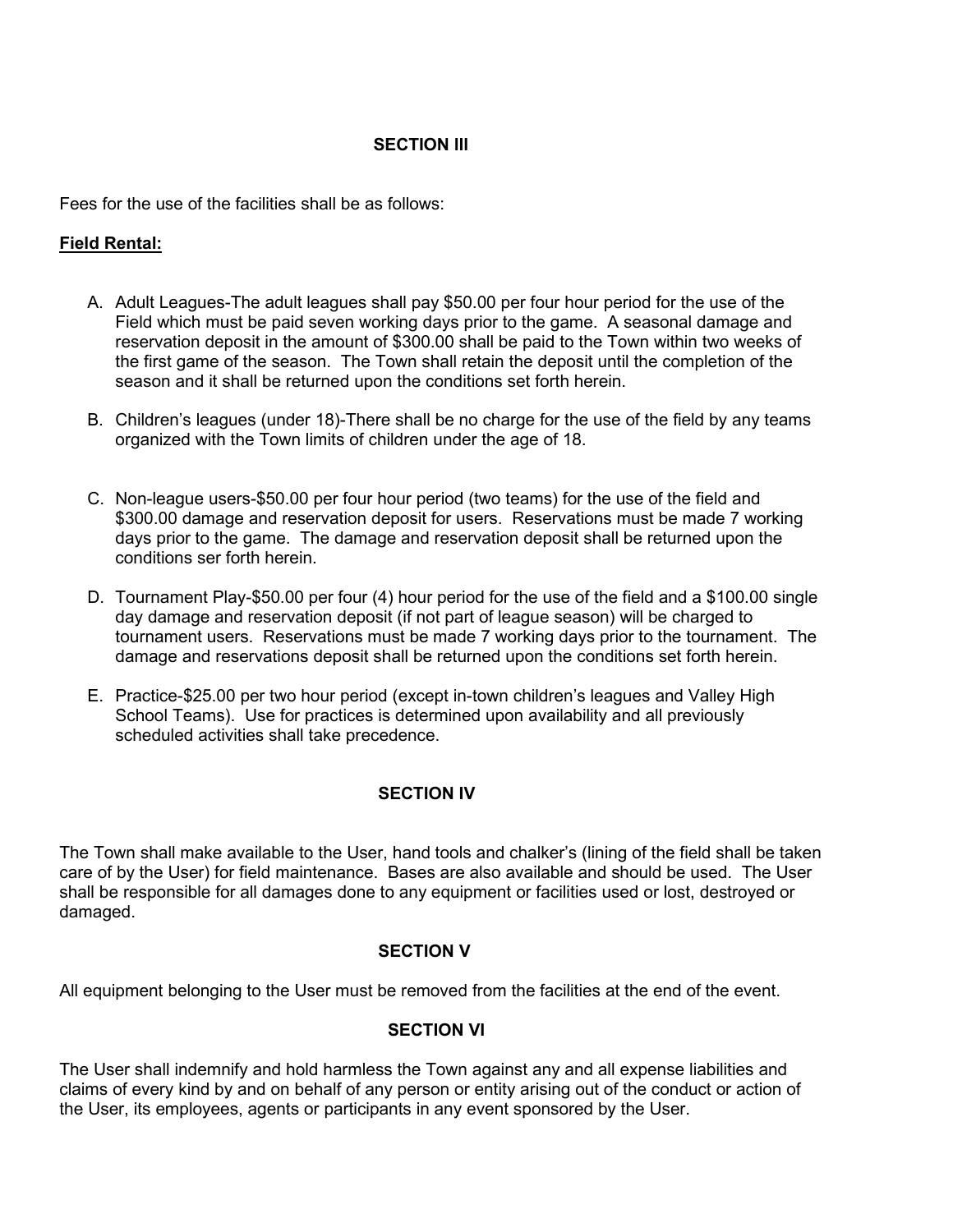#### **SECTION VII**

- A. All leagues using the baseball field shall acquire and at all times during the terms of this Agreement, maintain a policy of liability insurance approved by the Town Attorney endorsing the Town a named insured and providing the following minimum risk protection:
	- 1. For any injury to one person in any single occurrence the sum of \$350,000.
	- 2. For an injury to two or more persons in any single occurrence the sum of \$990,000.
	- 3. Property damage insurance against all damage to the Town's facilities as a result of participant/spectator damages the sum of \$990,000.
- B. In the event that the Colorado Government Immunity Act shall be amended increasing the liability limitations applicable to municipalities during the term or extension hereof, the league shall increase said amounts to comply with such minimum standards.
- C. In no event shall the signing of this agreement constitute a waiver of the liability limitations as set forth in the Colorado Governmental Immunity Act.

#### **SECTION Vlll**

If the User fails to abide by the requirements as set forth herein or if the User fails to notify the Town of cancellation of the event at least seven (7) days prior to the event the User shall forfeit the damage and reservation deposit. The damage deposit will be returned in full or in part within seven (7) working days of the conclusion of the event if the facilities and equipment are returned as herein agreed. In the event of a partial refund of the damage deposit, the Town shall provide the User with a list of cost of cleanup and/or repair to any facilities and /or equipment.